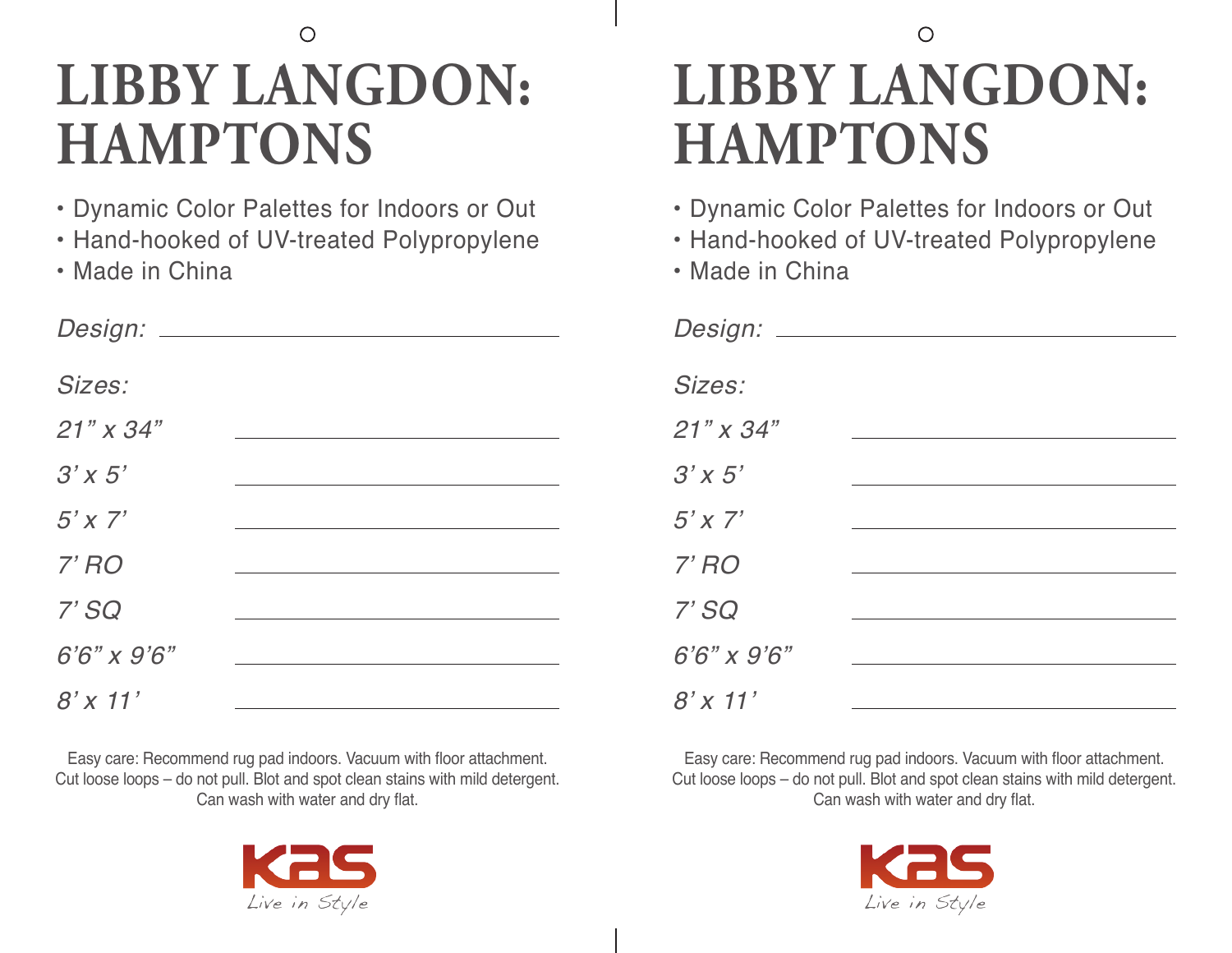### $\bigcirc$ **LIBBY LANGDON: HOMESPUN**

- Casual natural fringe flatweaves
- HHand-tufted wool to Hand-woven wool & cotton blend
- Made in India

#### $\bigcirc$ **LIBBY LANGDON: HOMESPUN**

- Casual natural fringe flatweaves
- Hand-tufted wool to Hand-woven wool & cotton blend
- Made in India

| Sizes:      | Sizes:      |  |
|-------------|-------------|--|
| $5'$ x $8'$ | $5'$ x $8'$ |  |
| $8'$ x 10'  | $8'$ x 10'  |  |
| $9'$ x 12'  | $9'$ x 12'  |  |

Easy care: Recommend rug pad. Vacuum with floor attachment. Blot and spot clean stains with mild dry detergent. Professional cleaning as needed.



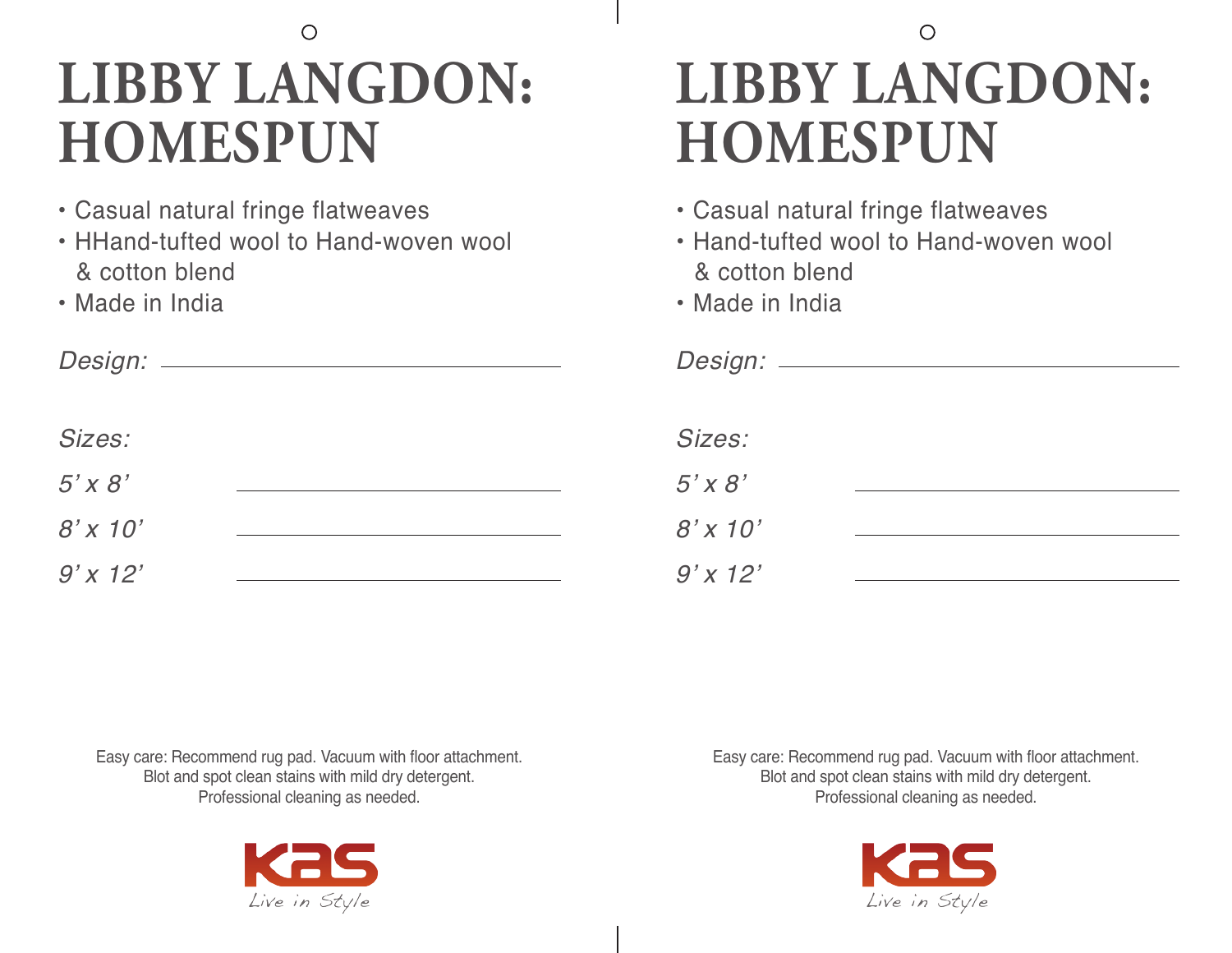#### $\bigcirc$ **LIBBY LANGDON: SOHO**

- Hi/Lo Textured Transitionals in Trendy Color Palette
- Hand-tufted Wool
- Made in India

*Design:*

#### *Sizes:*

| $2'3''$ x $7'6''$ RU  |  |
|-----------------------|--|
| $3'3'' \times 5'3''$  |  |
| $5'$ x $7'$           |  |
| $7'6''$ RO            |  |
| $7'6' \times 9'6''$   |  |
| $8'6'' \times 11'6''$ |  |

Easy care: Recommend rug pad. Vacuum with floor attachment. Blot and spot clean stains with mild dry detergent. Professional cleaning as needed.



#### $\bigcirc$ **LIBBY LANGDON: SOHO**

- Hi/Lo Textured Transitionals in Trendy Color Palette
- Hand-tufted Wool
- Made in India

| Sizes:               |  |
|----------------------|--|
| $2'3''$ x 7'6" RU    |  |
| $3'3'' \times 5'3''$ |  |
| $5'$ x $7'$          |  |
| $7'6''$ RO           |  |
| $7'6' \times 9'6''$  |  |
| $8'6''$ x 11'6"      |  |

*Design:*

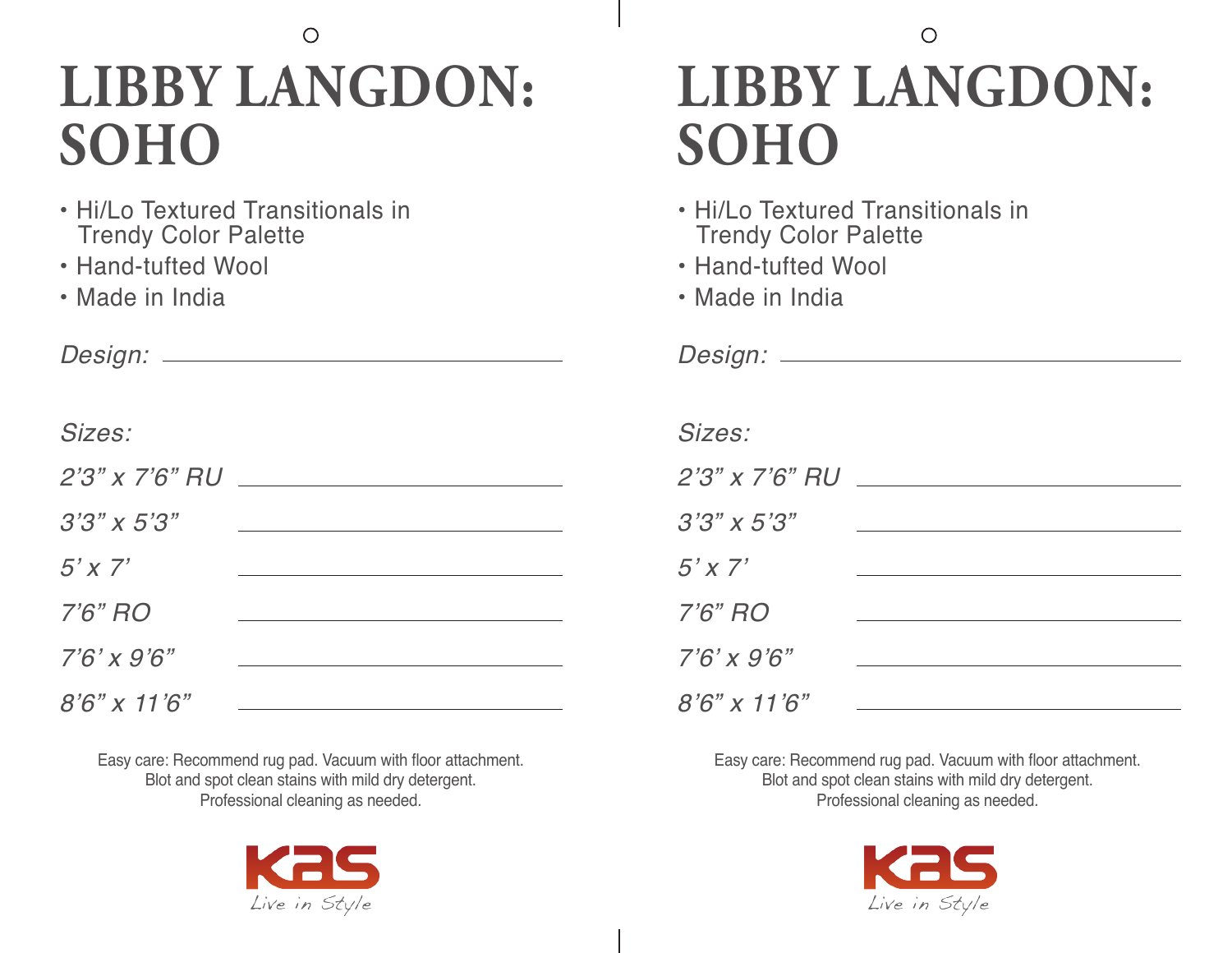## **LIBBY LANGDON: UPTON**

- Mid-century modern designs in trendy colors
- Hand-tufted of wool & viscose
- Made in India

| Design: ____      |  |
|-------------------|--|
|                   |  |
| Sizes:            |  |
| $2'3''$ x $8'$ RU |  |
| $5'$ x $7'$       |  |
| $8'$ x 10'        |  |
| $9'$ x 13'        |  |
| $12'$ x $15'$     |  |

## **LIBBY LANGDON: UPTON**

- Mid-century modern designs in trendy colors
- Hand-tufted of wool & viscose
- Made in India

| Design: ____      |  |
|-------------------|--|
| Sizes:            |  |
| $2'3''$ x $8'$ RU |  |
| $5'$ x 7'         |  |
| $8'$ x 10'        |  |
| $9'$ x 13'        |  |
| $12'$ x $15'$     |  |

Easy care: Recommend rug pad. Vacuum with floor attachment. Blot and spot clean stains with mild dry detergent. Professional cleaning as needed.